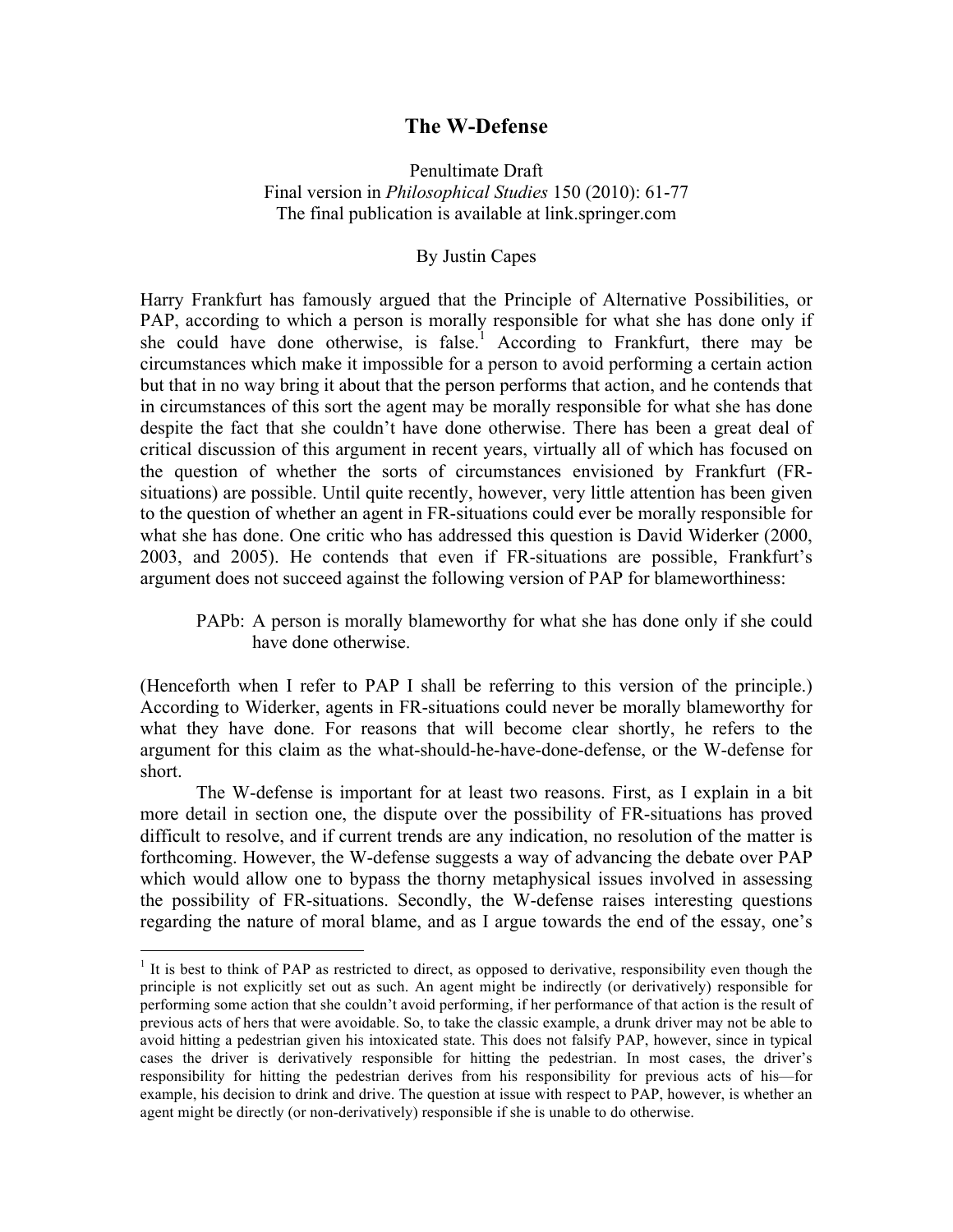assessment of Frankfurt's argument against PAP will depend to some extent on what one thinks is involved in holding a person blameworthy for what she has done.

In what follows I examine the W-defense in some detail, along with three recent replies to it by defenders of Frankfurt's argument, including Frankfurt himself. I contend that each of these replies is problematic and, indeed, that two of them play directly into the hands of the PAP-defender. I then develop my own reply in defense of Frankfurt by calling into question an assumption which is at the heart of the W-defense regarding the nature of moral blame. I begin, however, by briefly locating the W-defense within the larger dialectic surrounding Frankfurt's argument.

## **1 Frankfurt-scenarios, dialectical stalemate and the W-defense**

Frankfurt's argument against PAP relies on the following two assumptions:

- FR: There may be circumstances that make it impossible for a person to avoid performing a certain action but that in no way bring it about that the person performs that action.
- M: It is possible that a person who performs a morally wrong action in a FRsituation ise morally blameworthy for what she has done.

It follows from these two claims that PAP is false. As I mentioned in the introduction, the controversy surrounding this argument has focused almost entirely on the truth of FR and whether the circumstances described therein are possible. This is where the infamous Frankfurt-style examples become relevant. To illustrate a FR-situation, Frankfurt offered this example:

Black …wants Jones to perform a certain action. Black is prepared to go to considerable lengths to get his way, but he prefers to avoid showing his hand unnecessarily. So he waits until Jones is about to make up his mind what to do, and he does nothing unless it is clear to him (Black is an excellent judge of such things) that Jones is going to decide to do something other than what he wants him to do. If it does become clear that Jones is going to decide to do something else, Black takes effective steps to ensure that Jones decides to do, and that he does do, what he wants him to do… [However] Black never has to show his hand because Jones, for reasons of his own, decides to perform and does perform the very action Black wants him to perform (1969: 835-36).

To fill out the example, let us suppose that the action Black wants Jones to perform is shooting Smith, and let us refer to the example as "Shoot Smith." This is supposed to be a FR-situation: given the presence of Black, Jones is apparently unable to do otherwise than shoot Smith, but Black does not force, coerce or otherwise induce Jones to act. Jones shoots Smith entirely on his own, and for this reason many find the claim that Jones is morally blameworthy intuitively quite appealing.

Many PAP-defenders have challenged Frankfurt's argument by questioning whether this example really is a FR-scenario. If it is not, then Frankfurt will have failed to establish a key premise of his argument. And there are indeed a number of problems with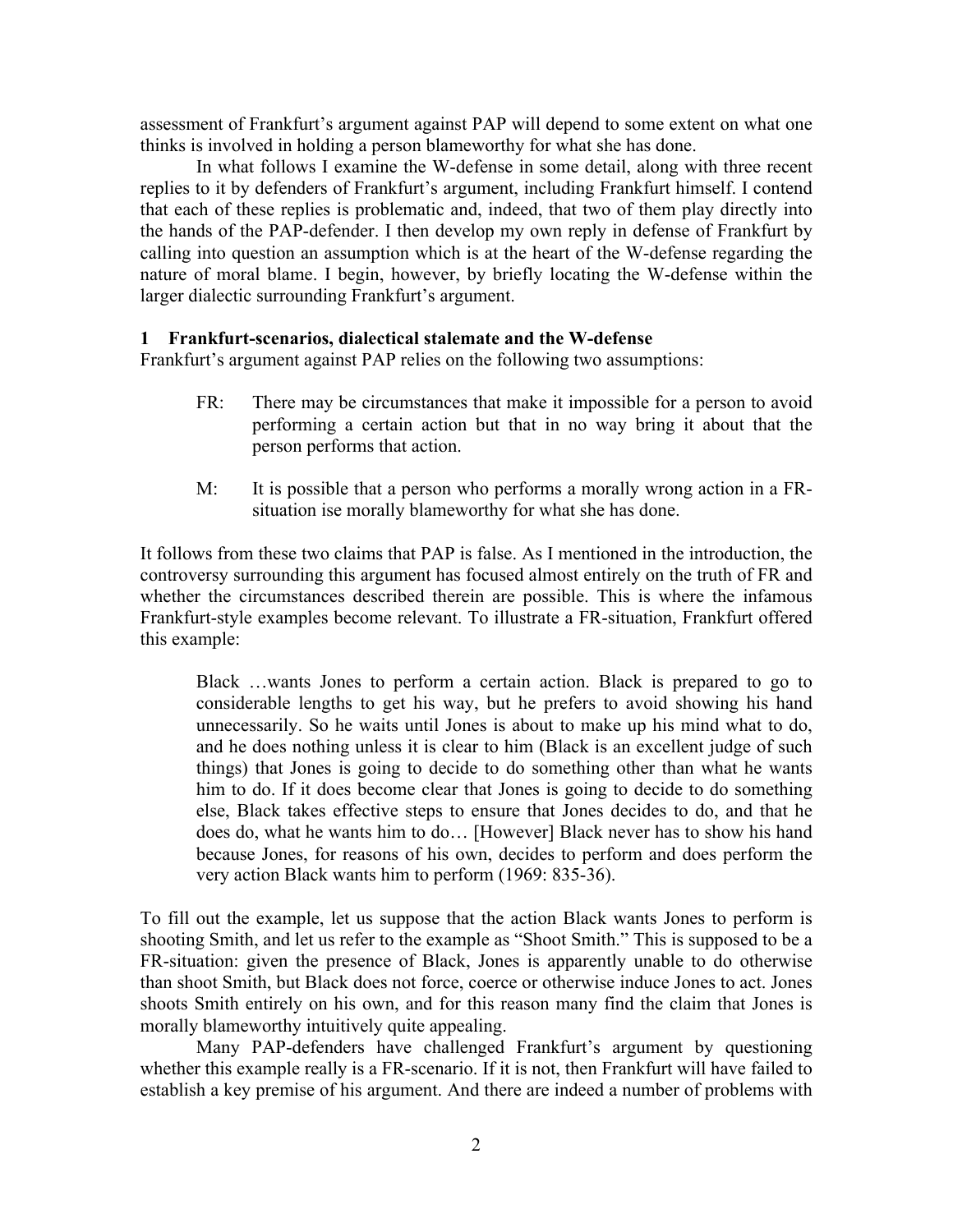the example. For starters, we might wonder how Black could possibly determine what Jones is going to do before he actually does it. One way of answering this question is to imagine that Black is a particularly gifted neuroscientist who has developed sophisticated means of observing Jones's neural states from afar and that on the basis of his observations is able to detect a certain neural pattern or sign which he knows is somehow correlated with decisions to perform the sort of action he wants Jones to perform. Thus, if at any point during the deliberative process Jones exhibits this sign, Black will know that intervention on his part is unnecessary. This way of embellishing the case is somewhat fanciful to be sure, but all Frankfurt needs in order make his point is a metaphysically possible scenario, and this version of the example, fanciful as it may be, might seem to turn the trick.

This response gets the example out of the frying pan only to put it into the fire, however, for as several PAP-defenders have pointed out, the story now faces the following dilemma: either the relation between the prior sign and Jones's subsequent action is deterministic or it is not. If it is, then claiming that Jones is blameworthy for what he has done would beg the question against incompatibilists, who think that determinism precludes moral responsibility. If, on the other hand, the relation between the prior sign and Jones's action is not deterministic—if, for example, the sign is merely a reliable, but ultimately fallible, indicator of what Jones is going to do—then the presence of the sign will not guarantee that Jones is going to shoot Smith. In other words, if the prior sign is not causally sufficient for the outcome Black desires, the only way he can guarantee the desired outcome is to intervene. But since he does not intervene, and assuming Jones's action was not causally determined, there is no longer any reason to suppose that Jones was unable to do otherwise. Either way, then, the example will have failed to establish the possibility of FR-situations.<sup>2</sup>

Defenders of Frankfurt's argument have tried to avoid this dilemma by developing more sophisticated "Frankfurt-style" examples that either do not involve a prior-sign (e.g. Mele and Robb 1998, Hunt 2000, Stump 2003) or in which the relation between the prior-sign and the agent's action is such that it allows Black (or whatever plays the role of Black) to rule out all morally significant alternatives without causally determining the agent's action (Pereboom 2000, Hunt 2005).<sup>3</sup> Whether any of the new Frankfurt-style examples succeed in avoiding the dilemma is still a matter of considerable controversy and no consensus on the matter has yet emerged.<sup>4</sup>

Suppose no consensus on the possibility of FR-situations can be reached. Would the debate over PAP then end in a stalemate? I should think not. Although the question of whether Frankfurt-style examples succeed in establishing FR is an important one, the

<sup>&</sup>lt;sup>2</sup> Kane 1985, Widerker 1995, and Ginet 1996 have each developed versions of this dilemma.<br><sup>3</sup> It is generally agreed by all participants in the debate that no non-question begging example can be

constructed that does not involve at least some alternative possibilities. The question, then, becomes whether the alternatives that remain in the new Frankfurt-style examples are morally significant, where a morally significant alternative (sometimes also called a 'robust alternative') is the sort of alternative that a defender of PAP would claim transforms a case from one in which the agent is not responsible to one in which the agent is responsible, and does so in such a way that the addition of the alternative would aid in explaining or "grounding" the claim that the agent is morally responsible. For my own part, I tend to think

the remaining alternatives in the new examples are morally significant, but I cannot argue for this here. <sup>4</sup> My own view is that some of the new examples probably do succeed in avoiding the dilemma, though I shall not argue for this here.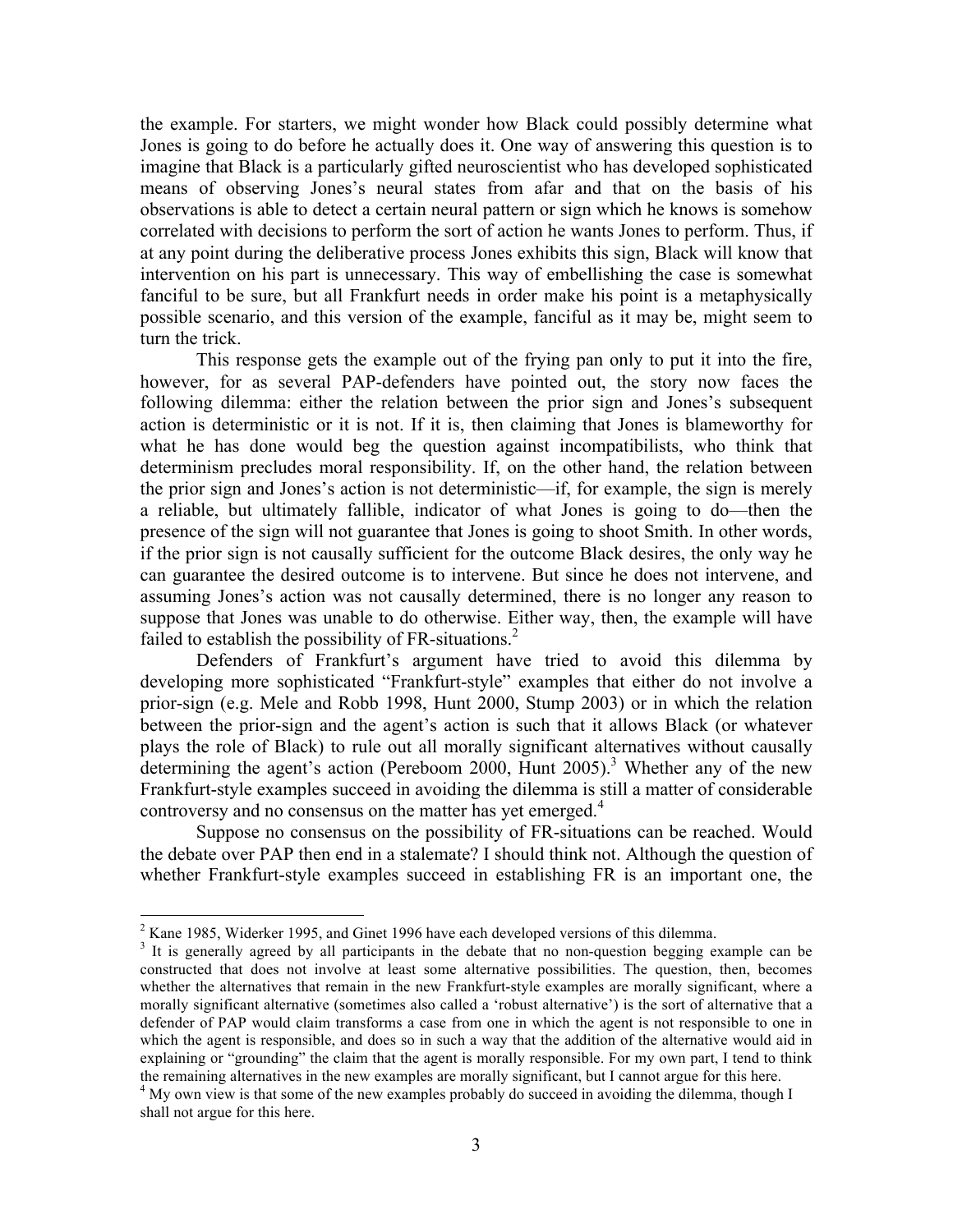intense focus on these examples has tended to obscure larger dialectical currents in the debate over PAP. In particular, it has eclipsed the question of whether agents in FRsituations could be morally blameworthy for their wrong actions as M claims. Many participants on both sides of the debate seem to have simply taken it for granted that M is true, but as we shall see, the matter is not beyond dispute. And if it could be shown that M is false, the PAP-defender would then be able to show that Frankfurt's argument fails quite independently of whether FR-situations are possible. This is significant, especially in light of the fact that the debate over the possibility of FR-situations seems to be moving towards a stalemate, if it has not reached that point already.

So let us turn our attention to M. In order to assess M there are several issues that would need to be taken into consideration which I shall not presently address in any detail. For instance, contrary to what much discussion of his argument might suggest, Frankfurt did not simply rely on the intuitive force of his examples to support the claim that agent's like Jones are responsible. He also offered two arguments in support of this claim. These arguments turn on the following two principles, respectively:

*Irrelevance Principle*. Facts that are irrelevant to explaining why an agent performs a certain action have no bearing on whether the person is morally responsible for performing that action.

*Good Excuse Principle*. A person can cite something as an excuse only if it reveals either that the person did not act from a culpable motive, or that the person's action issued in a causally deviant way.

Because his inability to do otherwise is irrelevant to an account of why Jones killed Smith—he would have killed him even if Black had not been present, that is, even if he could have done otherwise—it follows from the irrelevance principle that his inability to do otherwise has no bearing on his moral responsibility for shooting Smith. Moreover, the fact that he couldn't have done otherwise does nothing to show that Jones did not act from a culpable motive, nor does it show that his action issued in a causally deviant fashion (the action was apparently brought about in just the way it would have been brought about had Jones been able to do otherwise); hence, according to the good excuse principle, Jones cannot cite his inability to do otherwise as an excuse for shooting Smith. So if he is not morally responsible for shooting Smith, it cannot be because he couldn't have done otherwise but because of some other feature of the situation. Hence, whether he is responsible or not has nothing to do with his inability to do otherwise. These arguments are critically evaluated by Widerker (2000, 2003) and have recently been defended by Michael McKenna (2008). The issues raised here are interesting in their own right, but for now I shall put them aside. We should keep in mind, however, that a thorough assessment of M would need to take into account whether these arguments are defensible.

In the remainder of this essay I shall focus on the W-defense, which purports to give reasons why agents in FR-situations could never be morally blameworthy for what they have done; that is, it purports to show that M is false. The W-defense is perhaps one of the most significant responses to Frankfurt in recent years, not only because it suggests a way to advance the debate over PAP independently of the controversy surrounding FR,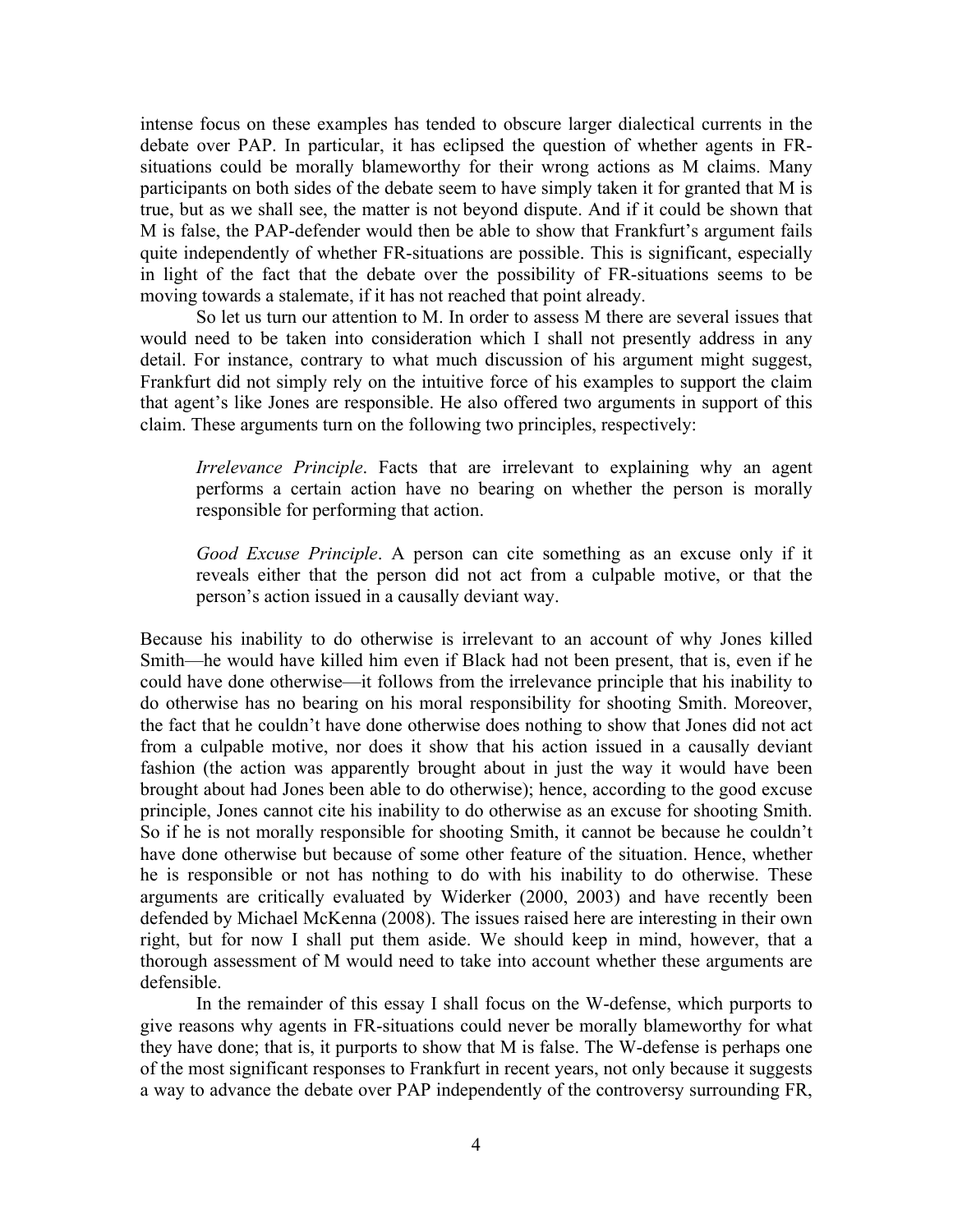but as I suggested in the introduction, it also raises interesting questions pertaining to the nature of moral blame. Indeed, it is precisely the assumptions about the nature of blame to which the W-defender is seemingly committed that make the argument ultimately untenable—or at any rate, so I shall be arguing.

## **2 Blameworthiness and the W-Defense**

For the sake of argument, let us grant that Shoot Smith is a FR-situation: Jones is unable to avoid shooting Smith, and the circumstances that prevent him from doing otherwise do not bring it about that he shoots Smith. Having granted this, we must now ask whether Jones is morally blameworthy for what he has done. Widerker claims that he is not. In support of this claim he poses the following challenge to Frankfurt and other would-be defenders of Frankfurt's argument:

…since you…wish to hold Jones blameworthy for [shooting Smith], tell me *what, in your opinion, should he have done instead*? Now you cannot claim that he should not have [shot Smith], since this was something that was not in his power to do. Hence, I do not see how you can hold him blameworthy for [shooting him] (Widerker, 2003: 63).

Widerker is confident that no reasonable answer can be given to the question "What should Jones have done instead?" in which case he thinks we cannot legitimately hold Jones blameworthy, for as he goes on to explain

When we consider someone morally blameworthy for a certain act, we do so because we believe that morally speaking he should *not* have done what he did. This belief is essential to our moral disapproval of his behavior. Sometimes, however, such a belief may be unreasonable, for example, in a situation in which it is clear that the agent could not have avoided acting as he did (2003: 63).

According to Widerker, then, to hold Jones blameworthy would require that we believe he should have done otherwise, and to believe that a person should have done otherwise is unreasonable if the person is not able to do otherwise. Therefore, we cannot reasonably hold Jones blameworthy for what he has done even if, as Frankfurt claims, he acted of his own free will.

It is not immediately clear why Widerker deems it unreasonable to believe that an agent should not have performed some action if, given the circumstances, the agent could not have avoided performing that action. One might appeal here to the maxim that 'ought' implies 'can' (henceforth, the Maxim). In cases in which an agent could not have done otherwise, the Maxim implies that the agent was not obligated to do otherwise, and if an agent was not obligated to do otherwise, it is hard to see how one could reasonably claim that the agent *should* have done otherwise. However, Widerker cannot appeal to the Maxim here, for (in response to an objection raised by John Martin Fischer which I discuss shortly) he denies that the W-defense turns on the Maxim (2005: 303-304). What grounds Widerker's claim, rather, seems to be this: to believe that someone should not do something involves an expectation or demand that the person not do that thing. But in a situation in which it is clear to us that the agent could not have avoided performing some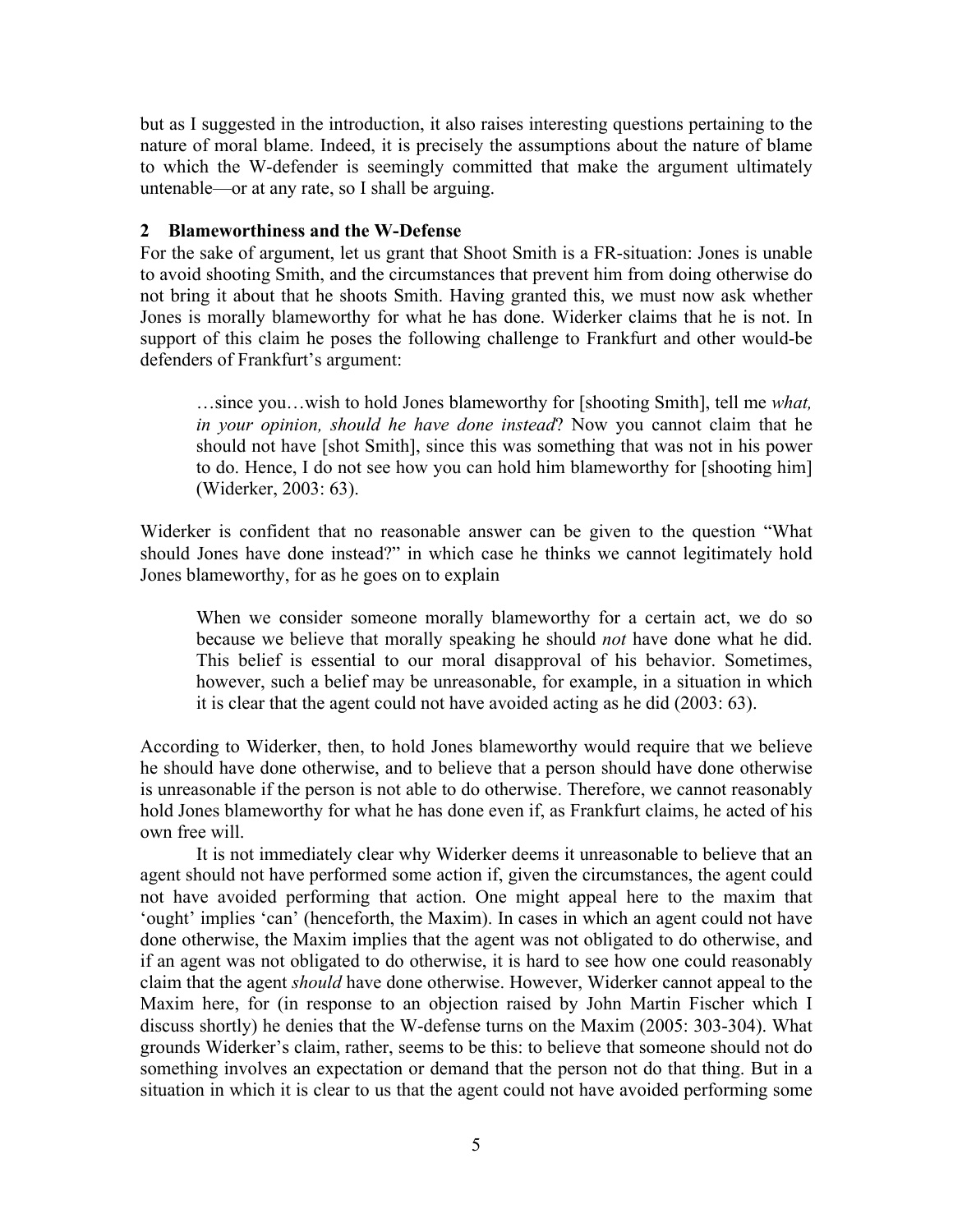action, it would be unreasonable to expect the person not to perform that action, since to do so would be to expect the person to do what for her, in those circumstances, is impossible. Hence, it would be unreasonable to believe that a person should not have done something she couldn't have avoided doing.

According to Widerker, the W-defense thus suggests the following constraint on moral blameworthiness, which he calls the Principle of Alternative Expectations:

PAE: An agent *S* is morally blameworthy for performing an action *A* only if under the circumstances it would be morally reasonable to expect *S* not to *A*.

Since it would clearly be morally unreasonable to expect an agent not to do something she is unable to avoid doing, PAE has the consequence that *S* is morally blameworthy for *A*-ing only if *S* could have avoided *A*-ing, and this principle just is (is identical to) PAPb. Consequently, the W-defense yields a comprehensive defense of PAP for moral blameworthiness.

To avoid confusion, we should distinguish between two different senses of the term 'expect'. Consider a statement like "I expect the storm to pass." In statements of this sort, the term is being used in an altogether different sense than it is being used in the Wdefense or in PAE. To expect that the storm will pass is to anticipate or predict that the storm will pass. To expect that a person do something in the sense at issue in the Wdefense, however, is to demand or insist that the person do that thing, as, for example, when one expects one's children to behave in public or when one expects one's students not to cheat on their assignments.

So Widerker's claim, if I have understood him correctly, is that while the agent in FR-situations like Shoot Smith has perhaps violated the demands of morality, it is unreasonable to hold that person blameworthy for his wrongdoing, for in doing so we would be placing an unreasonable expectation or demand on him. By holding him responsible we would be expressing an expectation or demand that he not have done something he was unable to avoid doing, and such an expectation clearly seems unreasonable.

Before turning to some recent responses to the W-defense, I should point out that there is an initial problem with the argument as Widerker formulates it. Contrary to what he claims, the W-defense does not directly support either PAE or PAP. To see this, notice that the conclusion of the W-defense is that we cannot legitimately *hold* an agent in FRsituations blameworthy. That it would be unreasonable to hold a person blameworthy, however, needn't imply that the person is not in fact blameworthy, for a person might be blameworthy for what she has done even if it would be unreasonable for others to hold her blameworthy. There might be cases in which a person is blameworthy but in which the available evidence suggests otherwise. In such cases it would be unreasonable for others to hold the person blameworthy and yet the person would be blameworthy nonetheless. *Holding* a person responsible, to the put the point in a slightly different way, is not the same as the person actually *being* responsible. A person might be held responsible for what she has done even though she is not in fact responsible, and she might be responsible even if no one actually holds her responsible or is justified in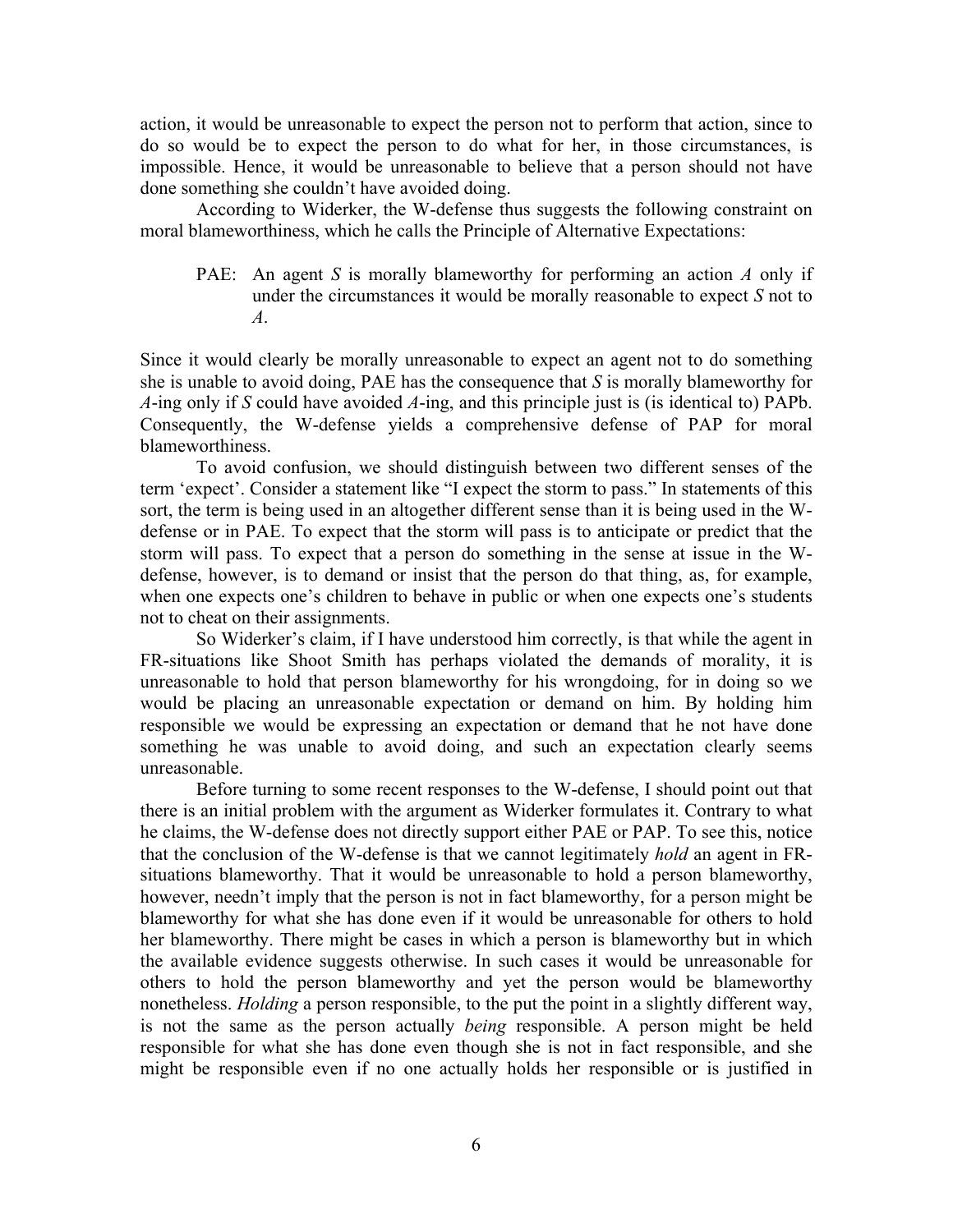holding her responsible. Even if it were successful, then, the W-defense would not directly suggest PAE but rather

PAE\*: We can legitimately hold *S* morally blameworthy for *A*-ing only if under the circumstances it would be morally reasonable to expect *S* not to *A*.

Clearly, however, PAE\* does not entail PAP, since PAP is a principle about the conditions under which an agent actually is blameworthy and not the conditions under which it would appropriate to hold an agent blameworthy. So if the W-defense is to yield a defense of PAP for blameworthiness, Widerker would first need to show that the fact that it is unreasonable to hold an agent in FR-situations blameworthy is reason to think that the agent is in fact not blameworthy.

This difficulty notwithstanding, some might argue that the W-defense provides intuitive support for the claim that agents in FR-situations should be absolved. After all, perhaps the best explanation of why it would be unreasonable to hold the agent responsible is because he is in fact not responsible. Is there anything the Frankfurtdefender can say in response to this worry? I think there is. I shall offer my own rejoinder to the W-defense shortly, but before doing so I shall first examine three recent replies to the W-defense, which for various reasons I deem problematic.

## **3 Some Unsuccessful Replies**

## *3.1. Stump's Reply*

Eleonore Stump (2003) suggests that if we pay careful attention to the way in which the agent's action actually comes about in FR-scenarios and the way it would have come about had the intervener been forced to take action, we will discover an adequate response to the question "what should Jones have done instead?" In an example like Shoot Smith, although it is not up to the agent whether he performs a certain action, it is up to him, Stump says, how the action he performs is produced. More precisely, it is up to him whether his action is a result of his own agency or whether it is the result of Black's intervention. The right answer to Widerker's question, then, is that Jones should have brought it about that his action is a result of Black's intervention and not of his (Jones's) own free agency. $5$ 

This sort of reply is problematic, however, for a PAP-defender might insist that while perhaps providing a satisfactory response to the question at hand, the reply does so only by pointing to the fact that there are at least some alternative possibilities available to Jones after all, which is precisely what many defenders of PAP have said about FRsituations all along. Stump's response thus avoids the force of the W-defense (if it does) only to fall prey to a different sort of objection to Frankfurt's argument, one according to

 $5$  A similar response, which was suggested to me by Al Mele, is that Jones should not have shot Smith freely. What he should have done instead is shoot Smith unfreely; that is, he should have brought it about that he is forced to shoot Smith. Since this is something he could have done, it is a reasonable answer to Widerker's question. The same sorts of worries I raise for Stump's response apply, *mutatis mutandis*, to this response.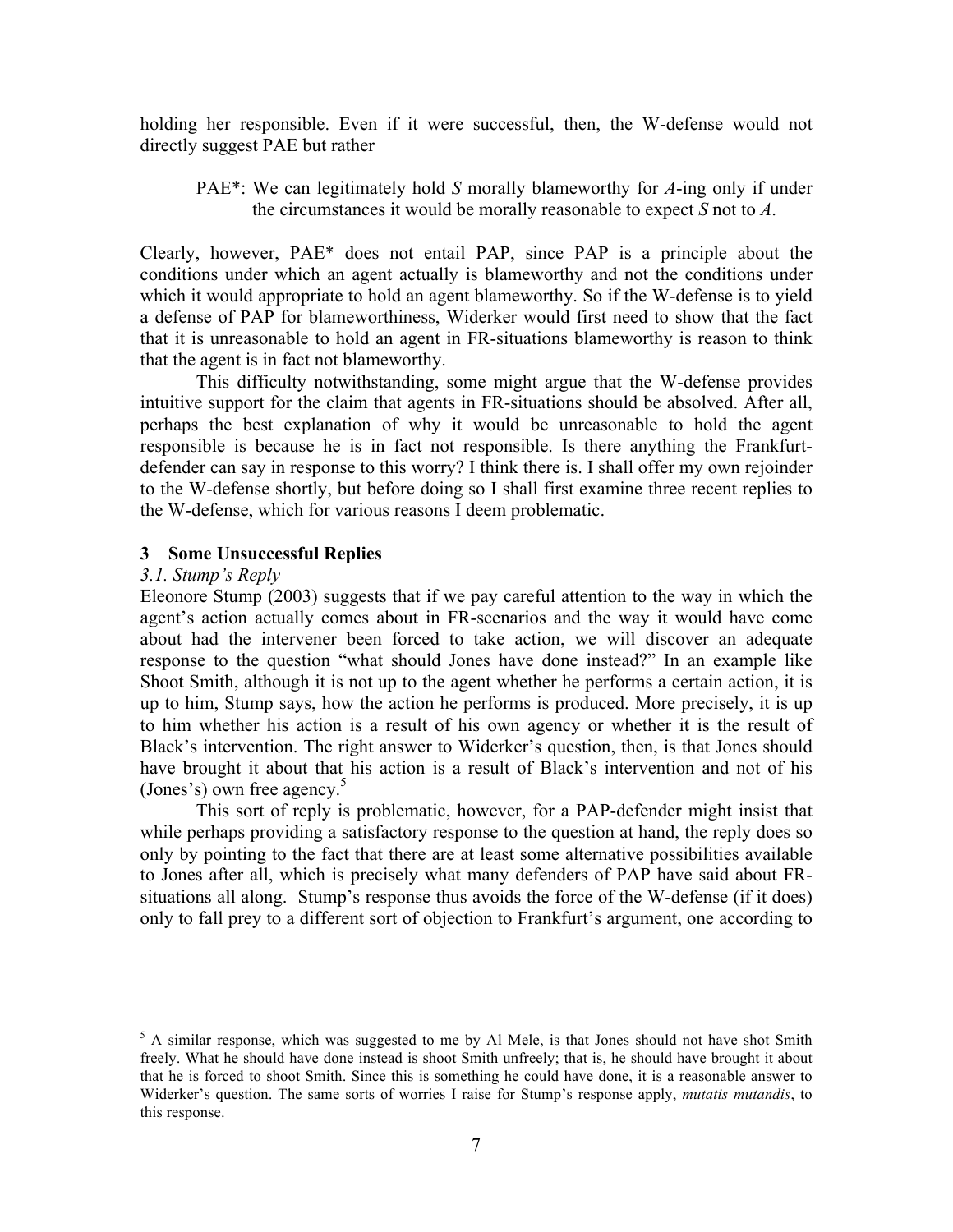which the Frankfurt-style examples do not rule out all morally significant alternative possibilities. This objection has been called the flicker of freedom defense.<sup>6</sup>

Stump anticipates this worry and attempts to forestall it. She says that although the agent does have alternative possibilities of some sort, they are not alternative *actions*. That the agent has control over how his action is produced is not to say that he has control over which action he performs. The agent may have no choice but to perform a certain action while nevertheless retaining control over how that action comes about. PAP-defenders therefore cannot appeal to such alternatives in support of their principle, since PAP is a principle requiring alternative courses of action and not alternative possibilities more generally.

This response seems to me to miss a larger point. Even if what Stump says is correct (and it is, as far as it goes), it would not resolve the larger debate between advocates of the flicker of freedom strategy and Frankfurt-defenders. Advocates of the flicker of freedom defense typically are not committed to PAP per se but rather to an account of freedom and responsibility according to which at least some alternative possibilities are required for moral responsibility. PAP provides a natural expression of this view, but should that principle be false, for precisely the sorts of reasons Frankfurt adduces, this would not imply that the alternative possibilities approach to responsibility is mistaken, for as a number of people have pointed out, there may be principles other than PAP which have the consequence that moral responsibility requires alternative possibilities, principles that are not threatened by Frankfurt's case against  $PAP$ <sup>7</sup> Many of those who have defended Frankfurt's argument, however, including Frankfurt himself, have done so in service of what have come to be known as actual sequence accounts of freedom and responsibility. According to actual sequence theorists, what is important when it comes to moral responsibility is the action the agent actually performed and how that action was brought about. Whatever alternative courses of action, or alternative possibilities more generally, may have been available to the agent are irrelevant to whether the agent is morally responsible. So while Stump's reply might provide the Frankfurt-defender with a technical victory in the case of PAP, her remarks leave the spirit of Frankfurt's argument in doubt insofar as they invite proponents of the flicker defense to press their claim that there are no cases of responsibility without alternative possibilities.

Of course, it may be that the Frankfurt-defender has an adequate reply to the flicker defense. Such a reply, however, would only return us to the controversy over FR and whether a Frankfurt-style example can be constructed that precludes all morally significant alternatives without causally determining the agent's action. Stump's response to the W-defense therefore provides a cogent defense of Frankfurt's argument only if the larger issues surrounding FR have an adequate, Frankfurt-friendly resolution. But part of what I hope to show is that there is a good response to the W-defense that can be given quite independently of the controversy surrounding FR. Moreover, a plausible response to the flicker of freedom defense would likely rule out Stump's reply to the W-defense. In order to respond to the flicker defense, one would have to construct an example in which

 $6$  The flicker of freedom strategy is developed in different ways by van Inwagen (1978), Naylor (1984), Otsuka (1998), and Wyma (1997). The term flicker of freedom was first coined by Fischer (1994) as a way of characterizing these sorts of responses to Frankfurt.

<sup>&</sup>lt;sup>7</sup> See, e.g., van Inwagen (1978), Otsuka (1998) and Wyma (1997).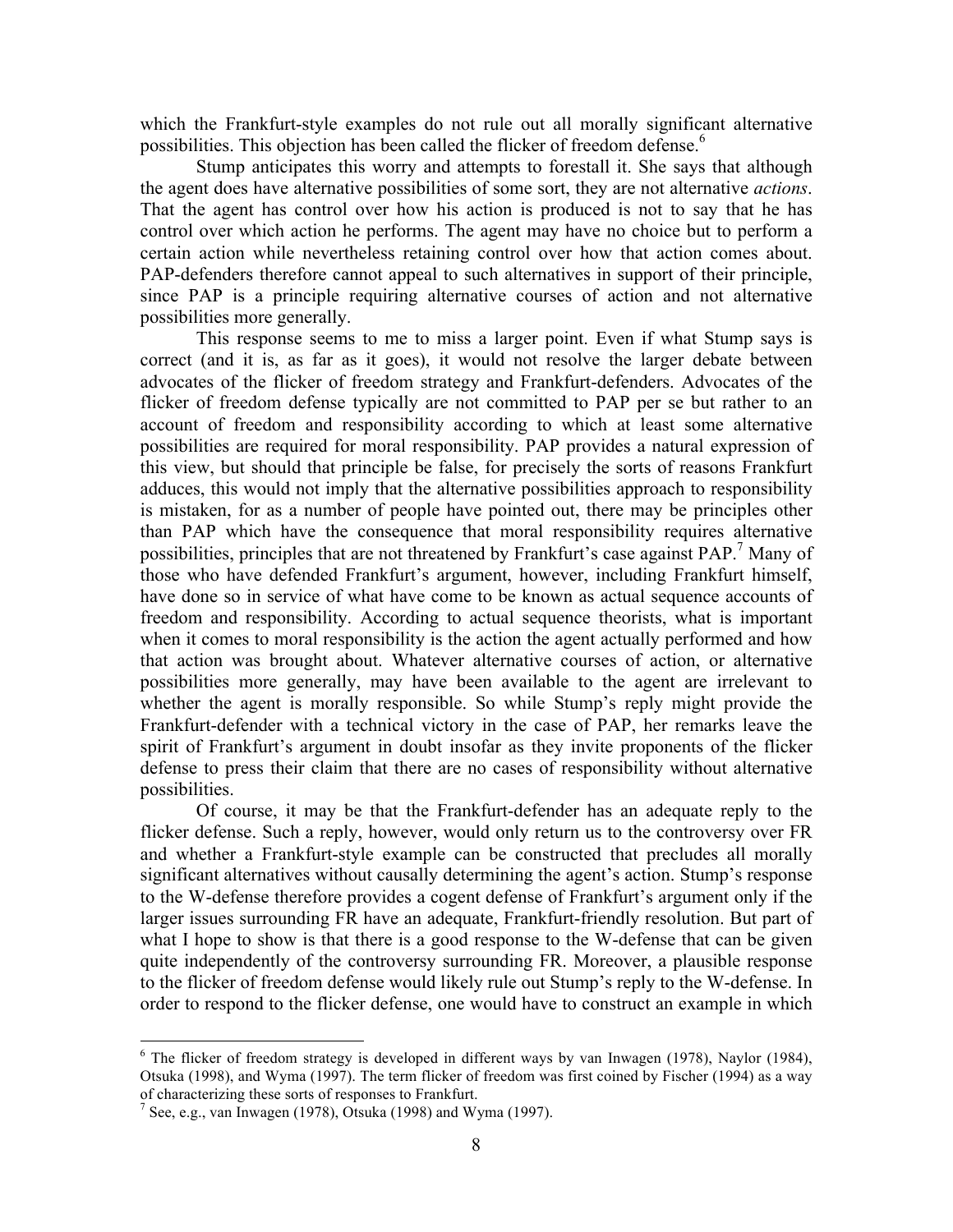any remaining alternatives are either beyond the agent's control or, though within the purview of the agent's control, are morally insignificant in the sense that their presence is irrelevant to the issue of whether the agent is morally responsible. If the remaining alternatives were beyond the agent's control, it would be unreasonable to expect the agent to avail herself of those alternatives. If, on the other hand, the remaining alternatives were morally insignificant, this would seem to contradict the assumption implicit in Stump's remarks that the alternatives to which she claims the agent has access are relevant to whether the agent is morally responsible. In either case, then, Stump's reply to the Wdefense would no longer be available.

## *3.2. Frankfurt, Fischer, and 'Ought' Implies 'Can'*

Recently, Frankfurt himself has returned to the fray and has offered a reply to the Wdefense. Here is the key part of what he has to say about the matter:

What should Jones have done instead of what he did? He should have behaved virtuously. In deciding of his own free will to [shoot Smith], he violated the requirements of morality. Instead, of doing that, he should have refrained from violating those requirements (Frankfurt, 2003: 343).

Frankfurt's remarks suggest that he is interpreting the question "what should Jones have done?" as a question about what Jones was morally obligated to do. As I explain below, this is apparently not how Widerker intends the question to be understood, but before I do so, it will prove instructive to first examine Frankfurt's answer to the question as he (Frankfurt) seems to be interpreting it.

There are at least two ways to read Frankfurt's remarks.<sup>8</sup> Frankfurt says that "in deciding of his own free will" to shoot Smith, Jones violated the requirements of morality. This might suggest that on Frankfurt's view Jones violated the demands of morality not by shooting Smith *per se* but rather by shooting Smith *of his own free will*. So what Jones should have done, according to this first reading, is to refrain from shooting Smith of his own free will. The virtue of this reading is that it allows Frankfurt to retain the Maxim that 'ought' implies 'can', since Jones could have refrained from shooting Smith of his own free will by bringing it about that he is forced by Black to shoot Smith. However, this reading of Frankfurt's response is simply a variation of Stump's response and is subject to the same sorts of worries.

A second reading is that Jones violated the demands of morality simply by shooting Smith (full stop). Thus, what he should have done is to refrain from shooting Smith. The virtue of this reading is that it distinguishes Frankfurt's response from that of Stump. The (potential) downside is it also seems to require that Frankfurt abandon the Maxim that 'ought' implies 'can', for on this second reading, Jones should have refrained from shooting Smith even though it was not within his power to refrain from shooting him. Some might find this second reading problematic for precisely this reason, for the Maxim is regarded by many as a highly plausible principle. As Fischer (2006: 203-209) has pointed out, however, the Frankfurt-defender need not find this problematic; it is only natural for those sympathetic with Frankfurt's argument to reject the Maxim along with PAP. Indeed, many actual sequence theorists would point to Frankfurt-style examples as

<sup>&</sup>lt;sup>8</sup> I am grateful to Al Mele for pointing me to this first reading.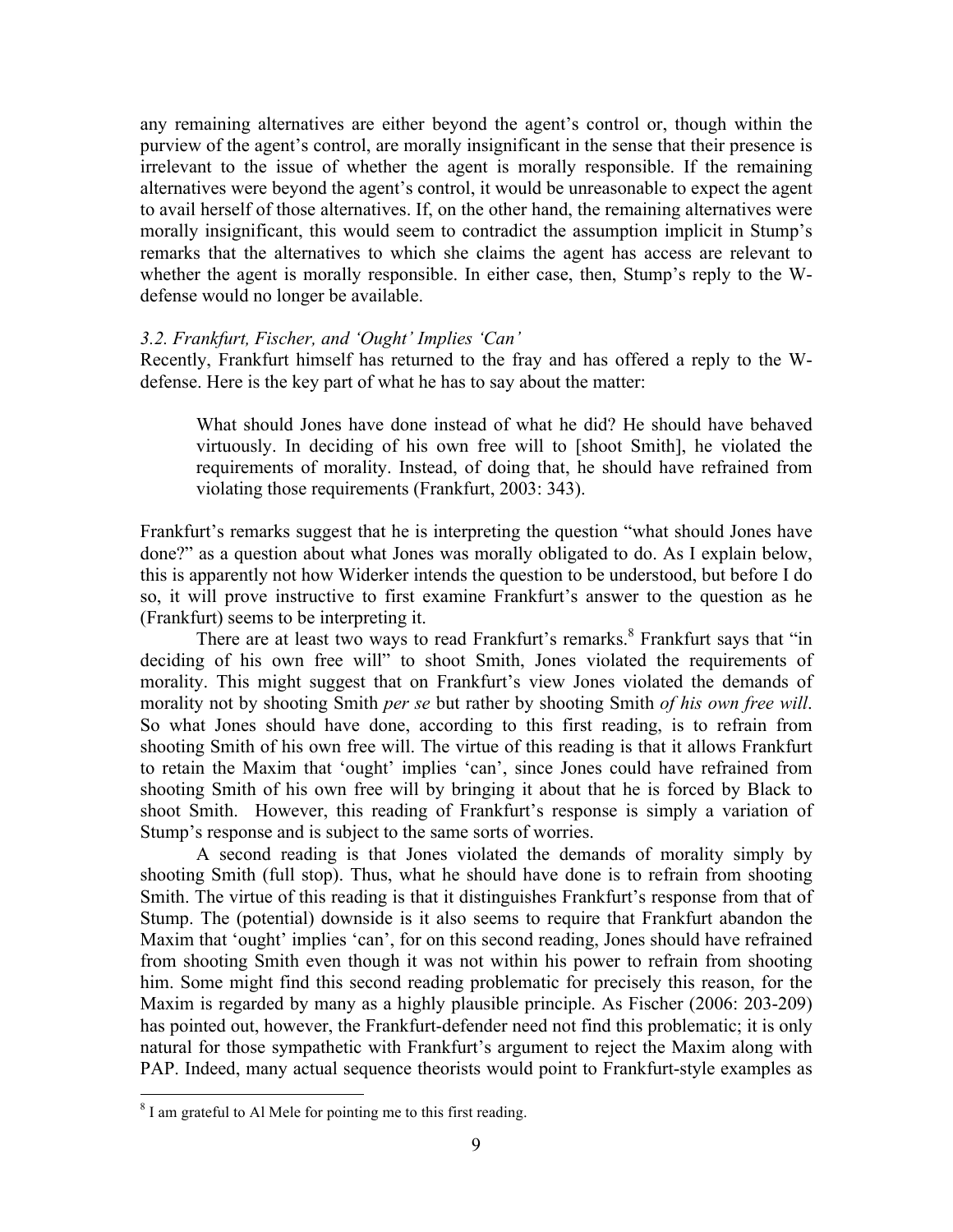counterexamples to both PAP and the Maxim. By shooting Smith it seems that Jones has violated an obligation not to murder (or some similar obligation, e.g. not to harm others needlessly), an obligation he would not have if the Maxim were true. Fischer contends, moreover, that rejecting the Maxim "completely disarms the W-defense" (2006: 210). Fischer's idea seems to be that without the Maxim there is no longer any barrier to saying that Jones should have done otherwise.

There is reason to believe that both Frankfurt (on this second reading) and Fischer have missed their target, for as I noted earlier (in section 2), Widerker insists that the Wdefense does not depend on the Maxim. He says there may be circumstances in which an agent is morally obligated to behave in a certain way but in which it would be unreasonable to expect the person to comply with the demands of morality precisely because the person is unable to do so. On his view, then, it appears that Jones may well be morally obligated to refrain from shooting Smith even though it is not within his power to refrain from shooting him. Nevertheless, according to Widerker, it would still be unreasonable to expect Jones to fulfill his obligation not to shoot Smith given that it is an obligation with which he is unable to comply. Denying the Maxim therefore apparently does not disarm the W-defense.<sup>9</sup>

Widerker's response to Fischer suggests that the question "what should Jones have done?" is not to be understood primarily as a question about what Jones is morally obligated to do but rather as a question about what it would be reasonable to expect him to have done given the circumstances. Thus neither Frankfurt nor Fischer's reply to the W-defense meets the challenge set out by Widerker, for neither reply provides an answer to Widerker's question thus construed. An adequate answer to the challenge posed by the W-defender would need to say more than just what the agent was morally obligated to do or not do. It would also need to say what it would be reasonable to expect the agent to do, given the circumstances. If no answer is forthcoming, then, on Widerker's view, we cannot legitimately hold an agent in a FR-situation blameworthy.

### *3.3. The L-Reply*

In my estimation no reasonable answer to the question "what should Jones have done?" can be given. Where I take issue with the W-defense is the assumption that if no reasonable answer is forthcoming, then we should let agents in FR-situations off the hook. As I shall argue shortly, the Frankfurt defender simply has no reason to accept this assumption. However, before doing so, it will prove instructive to look at one last reply to the W-defense on the part of McKenna  $(2005, 2008)^{10}$ 

<sup>&</sup>lt;sup>9</sup> Fischer (personal correspondence) has suggested to me that, while perhaps not "completely disarming" the W-defense, denying the Maxim might make the W-defense substantially less plausible, for why should one find either PAE or PAE\* plausible if one has jettisoned the Maxim? I concede that there might be something to this suggestion, but notice too that there might be reasons for accepting PAE or PAE\* even if the Maxim is false. For instance, as I suggest later, in contexts in which one makes judgments about what a person morally ought to do, there is often an accompanying expectation or demand that the person behave as she ought. It is arguably part of our moral practices that we demand of others that they behave as they ought, but such demands seem reasonable only in cases in which people can behave as they ought. Thus, one might find the underlying principles behind the W-defense plausible even if one denies that being morally obligated to act in a certain way implies that one is able to act in that way.<br><sup>10</sup> One response to the W-defense that I do not discuss is Zimmerman (2003). He raises some interesting

questions about what precisely Widerker means when he speaks of morally reasonable expectations. In the present essay I have been content to rely on an intuitive understanding of this notion.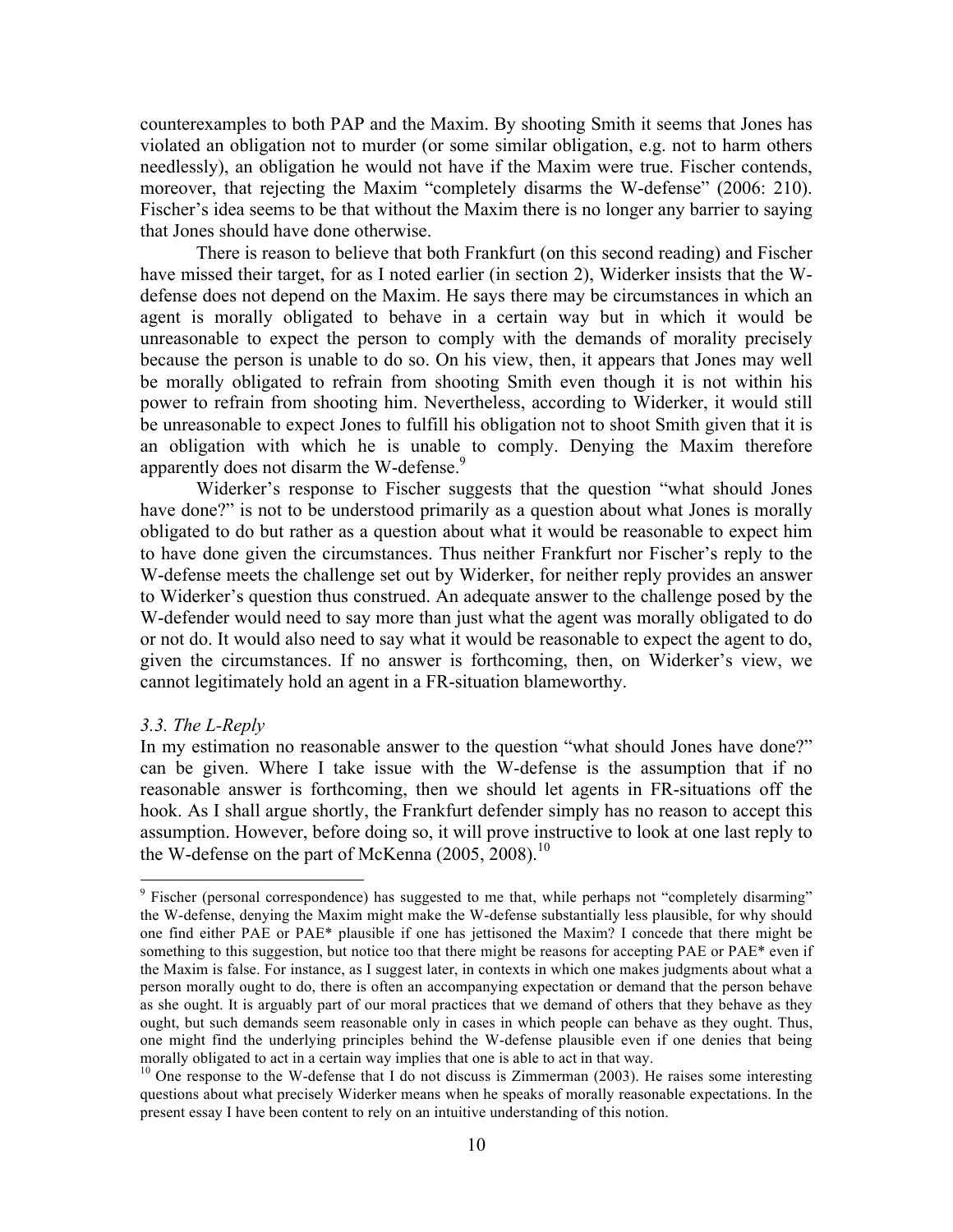McKenna concedes that the W-defense cannot be decisively refuted. He and I agree that there is no reasonable answer to Widerker's challenge that does not, in one way or another, play into the PAP-defender's hands. However, McKenna seems to endorse the assumption implicit in the W-defense that holding an agent blameworthy involves an expectation that the agent not behave as she did. It is worth quoting him at some length on this matter:

In a context regarding judgments of blame, in stating what a person should have done but did not do, there is *some* presumption that she could have done that thing.

I think that Widerker's W-Defense cannot be directly refuted; there is something right about it. Widerker has tapped into an important moral intuition favoring a conception of free agency and moral responsibility in terms of alternative possibilities. Some arguing for Frankfurt's thesis are reluctant to admit that there could remain residual intuitions of our moral thought that cannot be fully accommodated. But Widerker's W-Defense has simply hit one of those intuitions spot on. It is only philosophically honest to acknowledge that…. My assessment of the W-Defense is that it is such an impressive argument because it hits upon a raw nerve for the Frankfurt Defender. By way of the W-Defense, certain features of ordinary thought are brought into relief; Frankfurt's conclusions *do* lead to an "irresolvable tension" in our thinking about blame and its implications (regarding what an agent should have done instead) (McKenna, 2008: 784).

Despite his willingness to concede the force of the W-defense, McKenna goes on to argue that its force can be counterbalanced by what he calls the L-reply.

McKenna is an actual sequence theorist. Consequently, he insists that what we should be concerned with is the actual sequence of events. When it comes to freedom and responsibility what matters is not what the agent could or could not have done but what the agent did and how the agent's action was actually produced. So in response to Widerker's question "What should Jones have done instead" McKenna offers the Lreply: "Look at what Jones has done." The L-reply forces us to look not at alternative possibilities or the lack thereof but on the action the agent actually performed and the moral quality of the agent's will that is revealed in that action. By forcing us to look at these features of the situation, the L-reply points to a tension in the thinking of the PAPdefender: those wishing to absolve someone like Jones are forced to deny the intuition that agents who freely and deliberately perform actions they know to be morally wrong, and who thereby display an objectionable quality of will, are blameworthy. In this way McKenna thinks he can defuse the force of the W-defense by showing that, although the W-defender has pointed to an irresolvable tension in Frankfurt-inspired actual-sequence views, the W-defender is committed to a different, though equally irresolvable, tension in his moral thinking when he absolves agents in FR-situations of responsibility. Both views, then, leave us with residual intuitions that we cannot fully explain away. But then the W-defense is not itself sufficient to refute M. Both those who accept and those who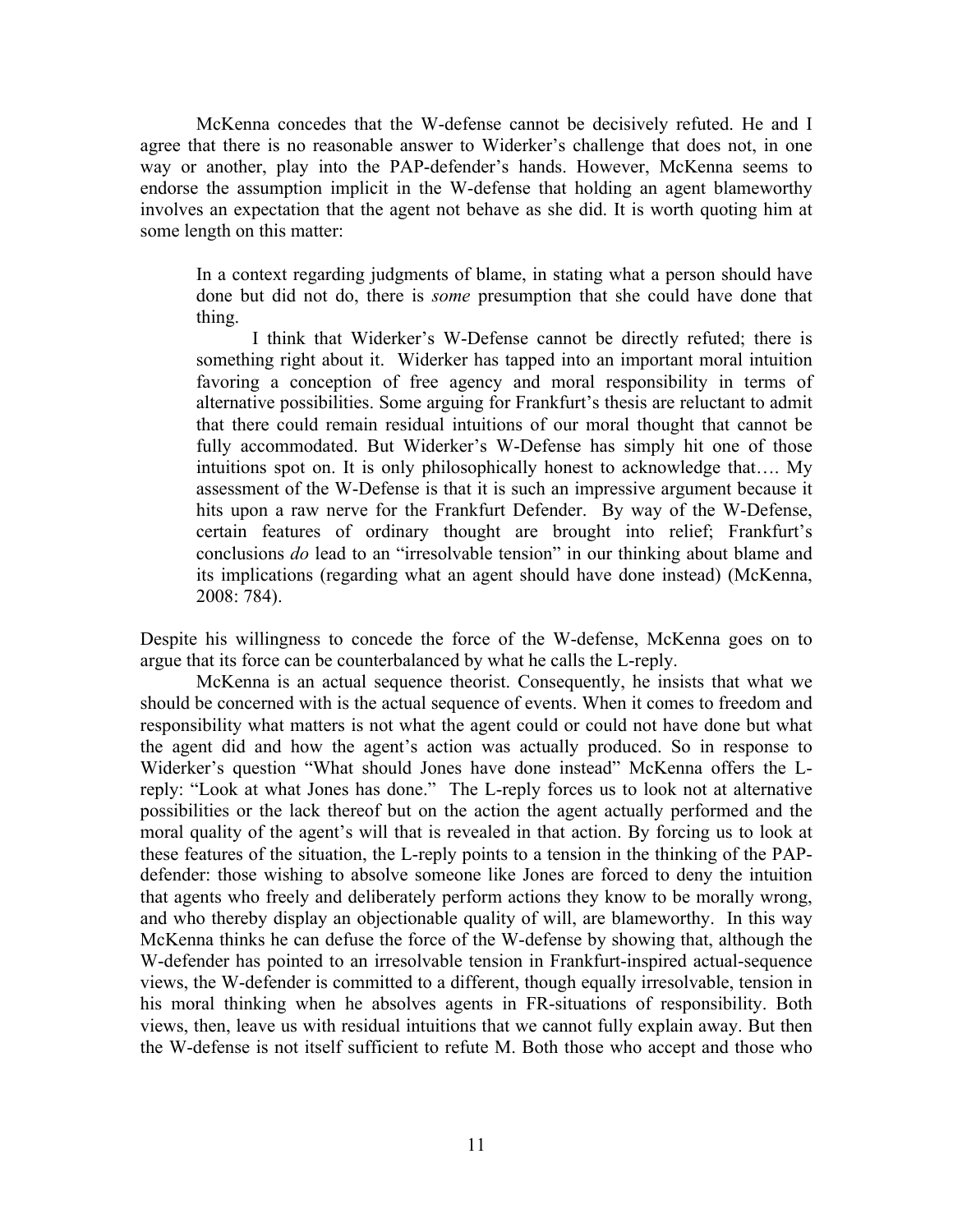reject M will have to appeal to further considerations to support their respective views about the blameworthiness of agents in FR-situations.<sup>11</sup>

The virtue of the L-reply is that once we focus on the actual sequence of events and the moral quality of the agent's will that is revealed in his action, it does seem quite plausible to suppose that agents in FR-situations who perform morally wrong actions are blameworthy for what they have done. The difficulty with McKenna's reply, as I see it, is that it concedes too much to the W-defender. Those wishing to defend Frankfurt's thesis, I shall argue, need not admit that their position leaves them with an "irresolvable tension" in their thinking about blame and its implications. I think further examination of the Wdefense will reveal that the moral intuition which that argument "taps into," as McKenna puts it, is not as plausible as it might first appear.

# **4 A Rejoinder to the W-Defense**

Having explained why I find some of the previously published responses to the Wdefense unsatisfying, I now develop a rejoinder of my own. As we have seen, it is the Wdefender's contention that holding a person blameworthy for her wrongdoing essentially involves an expectation or demand on our part that the person not have behaved as she did. But the W-defender rightly insists that such an expectation would be unreasonable if the agent was unable to avoid acting as she did. Thus, in situations in which a person could not have avoided performing some action, we cannot reasonably blame that person for what she has done. This argument can be captured in the following schema:

- (1) To hold *S* blameworthy for *A*-ing essentially involves an expectation that *S* not have *A*-ed.
- (2) But to expect that *S* not have *A*-ed would be unreasonable if *S* could not have done otherwise than *A*.
- (3) Hence, holding *S* blameworthy for *A*-ing when *S* could not have done otherwise than *A* would involve an unreasonable expectation on the part of those holding *S* blameworthy.

I take it that (3) constitutes the sort of "irresolvable tension" in Frankfurt's thought that McKenna thinks the W-defense brings into relief. It points to an apparent unreasonableness to which one would have to be committed if one were to embrace Frankfurt's conclusions about the blameworthiness of agents in FR-situations.

How cogent is the W-defense thus construed? Although (2) looks quite plausible, why should the Frankfurt-defender concede (1)? Why think that blaming a person for what she has done essentially involves an expectation or demand that she not have done what it is we are blaming her for doing? The answer is not at all obvious.

Perhaps one reason some might find (1) appealing has to do with the fact that in paradigm cases of blameworthiness it is plausible to suppose that the agent could have done otherwise. It is, I think, part of our commonsense picture of ourselves as free agents that we can often do otherwise than what we in fact do. So in normal cases in which it is

 $11$  For instance, the Frankfurt-defender might appeal to the two arguments (mentioned in section 1) given by Frankfurt in support of M. If these arguments could be defended, then the force of the W-defense might well be outweighed by these arguments together with L-reply. For a defense of Frankfurt's further arguments regarding M and how they can be used to counteract the W-defense see McKenna (2008).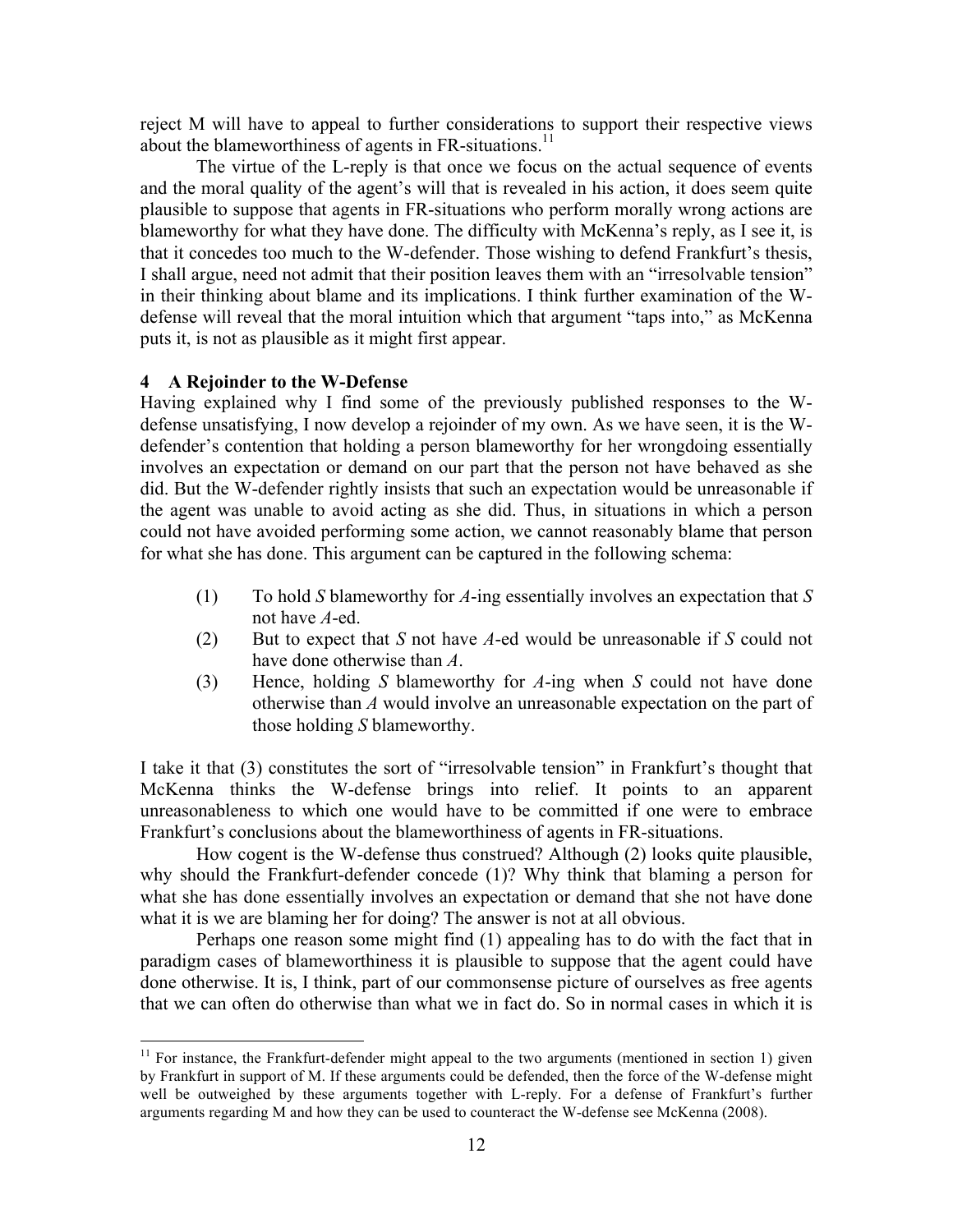appropriate to blame a person for her actions, it might well be reasonable to expect that the person have done otherwise. It might even be the case that in most instances there *is* an expectation that the person have done otherwise. But clearly this need not imply that all instances of holding someone blameworthy must involve an expectation that the person have acted differently. Perhaps there are non-paradigmatic cases in which we may reasonably blame someone for what she has done even though we do not (and could not reasonably) expect her to do otherwise.

In his original essay on PAP, Frankfurt pointed out that that principle gains plausibility from the fact that when considering cases in which a person could not have done otherwise, we tend to think only of those cases in which the circumstances that prevent the person from doing otherwise also play a role in producing the agent's action. Frankfurt suggests, however, that if we focus on atypical, non-paradigmatic cases, namely, FR-situations, it becomes significantly less clear that PAP is true. Focusing only on the paradigmatic instances of "couldn't have done otherwise," cases in which the agent is forced, coerced, or otherwise compelled against her will, does indeed suggest something like PAP. It is only by looking at the non-paradigmatic cases, however, that we can discover potential counterexamples to PAP.

A similar point applies to (1). If we focus only on paradigmatic cases of holding blameworthy, it might seem plausible to suppose that all cases of holding blameworthy involve an expectation that the person have done otherwise, for as I have suggested, in those paradigmatic cases we may typically think it is reasonable to expect the person to have done otherwise—because we believe the person could have done otherwise—and we may in fact expect the person to have done otherwise. But in order to assess the plausibility of (1), we need to look at atypical cases as well. Once we do so, however, it is less clear that holding someone blameworthy essentially involves an expectation that the person have acted differently. As McKenna rightly points out, when we focus on the actual sequence of events in FR-situations, and especially the fact that agents in those situations act entirely on their own accord, there is a good deal of pressure to say that the agent is blameworthy despite the fact that we could not reasonably expect the person to do otherwise. So in the absence of further reason to think that holding a person blameworthy essentially involves an expectation that the person have done otherwise, those who share these intuitions about the blameworthiness of agents in FR-situations are well within their rights to deny (1) in favor of M.

A second reason some might find (1) initially plausible has to do with the fact that holding a person blameworthy invariably involves a conative element. When we blame someone for what she has done, we desire that the person not have done what she did. This desire, moreover, is arguably essential to holding a person blameworthy. To see this, imagine that the devil is evaluating Jones's behavior. The devil might agree with Frankfurt at the cognitive level that Jones is blame-*worthy*—i.e. that he meets the relevant control and epistemic conditions for moral responsibility—but such a cognitive judgment on the part of the devil does not mean that the devil actually *holds* Jones blameworthy. After all, the devil is no doubt gleeful that Jones has done the morally wrong thing. Indeed, we may suppose that it was the devil who sent Black to insure that Jones shoot Smith! In order for the devil to actually hold Jones blameworthy, there needs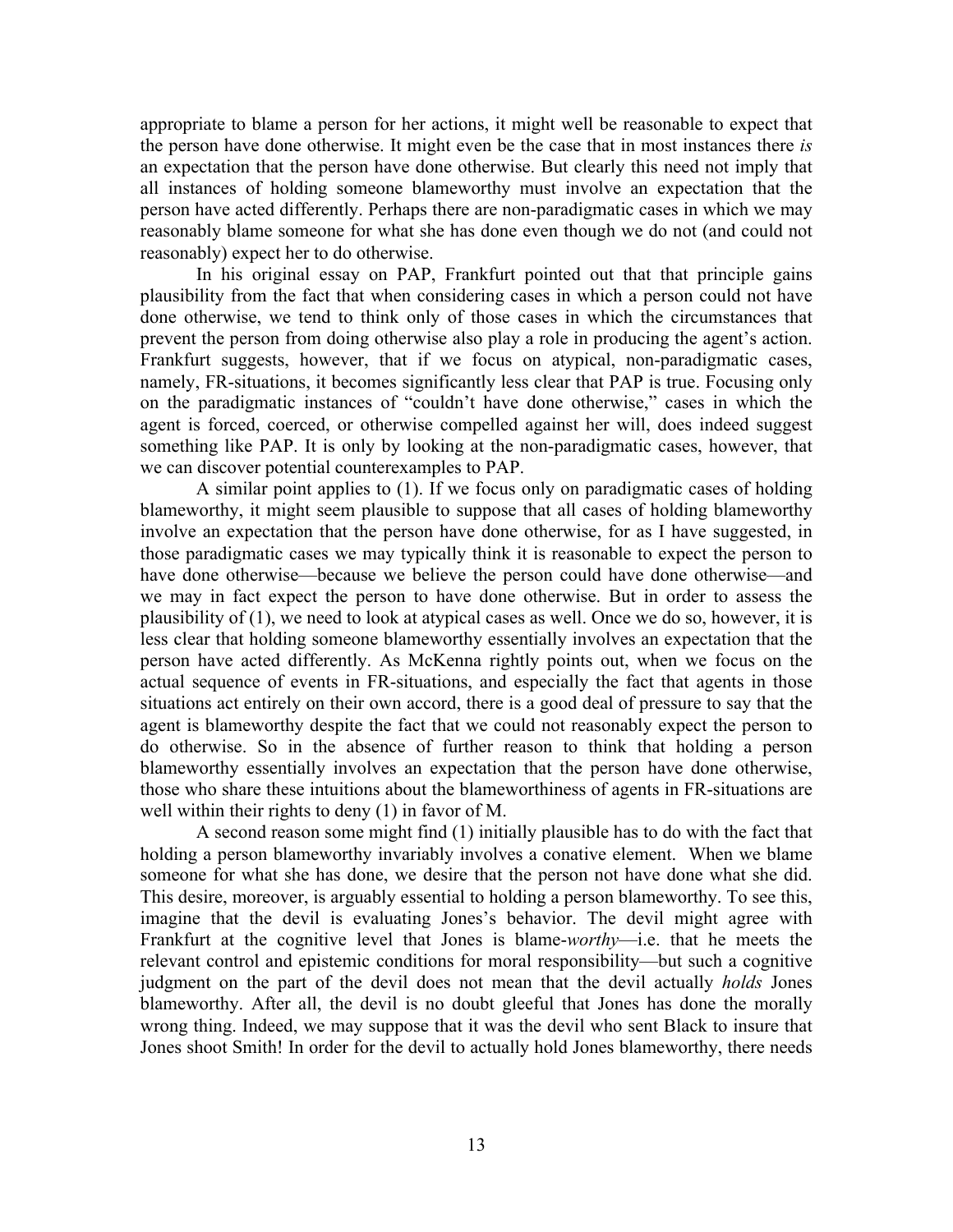to be a conative element present as well. In order to actually blame Jones, the devil must also desire that Jones not have shot Smith.<sup>12</sup>

So blame involves both a cognitive and a conative element, and it is perhaps not difficult to see how a desire that *S* not *A*, which is essential to holding *S* blameworthy for *A*-ing, might be confused with, or seen as involving or somehow being associated with, an expectation or demand that *S* not *A*. Typically, when we expect a person not to do something, our expectation is accompanied by a desire that the person not do that thing. It is important to notice, however, that to desire that *S* not *A* needn't point to the presence of an expectation or demand that *S* not *A*. I might desire that you perform a certain action even if I cannot reasonably expect you to perform that action. I might desire that you give me a million dollars, for example, but it would clearly be unreasonable for me to demand this of you. Or, to return to FR-situations, we might desire that Jones not shoot Smith, but given the circumstances it would be unreasonable to expect Jones not to shoot Smith. The fact that holding a person blameworthy involves a conative element therefore does not support (1) either.

Widerker claims that an expectation that a person not act as she did is essential to our moral disapproval of her behavior. The Frankfurt-defender, I am suggesting, has been given no reason to accept this claim. Why must we expect a person to do otherwise in order to disapprove morally of the person's behavior? It seems entirely possible to disapprove of a person's behavior and indeed to hold that person blameworthy for what she has done without there being an expectation on our part that she not have behaved in that way. To be sure, we will no doubt wish that the person not have behaved as she did, and we may judge that the person ought not have behaved in that way, but as I have argued, this needn't involve an expectation or demand on our part that the person not behave as she did.

#### **5 Conclusion**

So what should Jones have done instead of shooting Smith? Well, if we mean "what *ought* he to have done instead?" then it is open to the Frankfurt-defender to deny that 'ought' implies 'can' and to insist that Jones should have refrained from shooting Smith. If, on the other hand, we mean "what would it be reasonable to expect (or demand) Jones to have done instead?" then the correct answer, I think, is "there is nothing we could have reasonably expected him to do instead." Since Jones could not have done otherwise than shoot Smith, it would be quite unreasonable to expect him not to shoot Smith. I have argued that this is problematic for the Frankfurt-defender only if by holding Jones blameworthy the Frankfurt-defender is thereby committed to expecting that Jones not have done what he did. But there is no reason to suppose the Frankfurt-defender must be committed to such an expectation, for there is no reason to suppose that an expectation that a person not have acted in a certain way is essential to our moral disapproval of that person's behavior or to our holding that person blameworthy for what she has done.

I conclude with a tentative observation. Up to this point, the debate over PAP has largely focused on metaphysical considerations regarding the nature of free agency. However, my discussion of the W-defense suggests that many of the intuitions driving various positions in this debate might depend to a greater or lesser extent on particular

<sup>&</sup>lt;sup>12</sup> I owe this point about the conative element involved in blame and the corresponding example to [suppressed].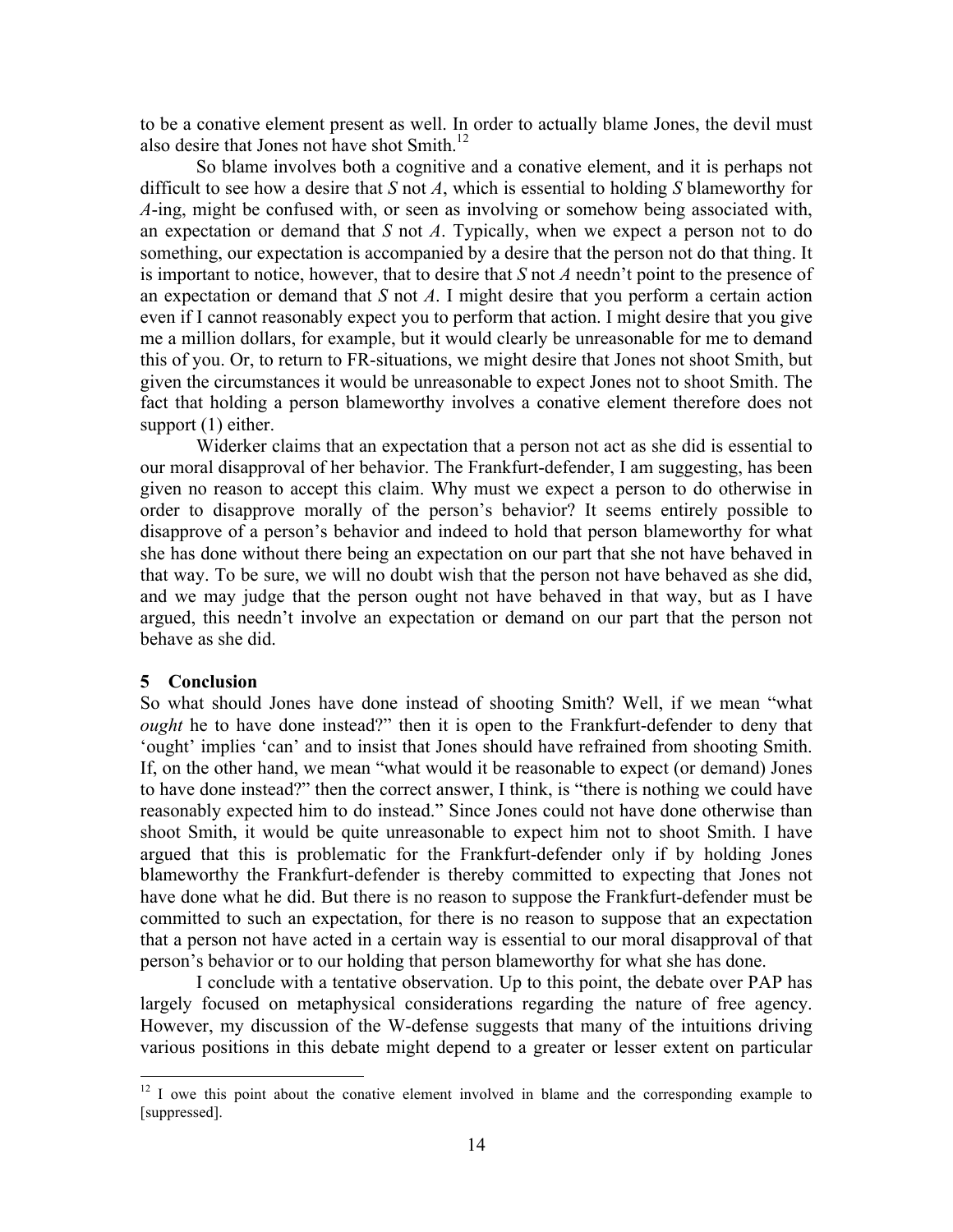accounts of the nature of moral responsibility and allied notions such as praise and blame. In light of this, the debate over PAP might benefit from a closer examination of these moral concepts. Whether moral responsibility requires the ability to do otherwise might depend, in the final analysis, on which account of moral responsibility one adopts. In this paper I have argued that the account of blame implicit in the W-defense has little to recommend itself and seems implausible in light of intuitions arising from Frankfurt-style examples, which leads me to the conclusion that the W-defense is ultimately unsuccessful.

### **References**

Fischer, J. M. (1994). *The metaphysics of free will: an essay on control*. Oxford: Blackwell Publishers.

Fischer, J. M. (2006). *My way*. New York: Oxford University Press.

Frankfurt, H. (2003). Some thoughts concerning PAP. In Widerker and McKenna (2003): 339-48.

Frankfurt, H. (1969). Alternate possibilities and moral responsibility. *Journal of Philosophy* 66: 829-39.

Ginet, C. (1996). In defense of the principle of alternative possibilities: why I don't find Frankfurt's argument convincing. *Philosophical Perspectives* 10: 403-17. Reprinted with an addendum in Widerker and McKenna (2003): 75-90.

Hunt, D. (2005). Moral responsibility and buffered alternatives. *Midwest Studies in Philosophy* 29: 126-45.

Hunt, D. (2000). Moral responsibility and unavoidable action. *Philosophical Studies* 97: 195-227.

Kane, R. (1985). *Free will and values*. Albany, NY: State University of New York Press.

McKenna, M. (2003). Robustness, control, and the demand for morally significant alternatives. In Widerker and McKenna (2003): 201-217.

McKenna, M. (2005). Where Strawson and Frankfurt meet. *Midwest Studies in Philosophy* 29: 163-80.

McKenna, M. (2008). Frankfurt's argument against the principle of alternative possibilities: looking beyond the examples. *Nous* 42: 770-793.

Mele, A. and David Robb. (1998). Rescuing Frankfurt-style cases. *Philosophical Review* 107: 97-112.

Naylor, M. (1984). Frankfurt on the principle of alternate possibilities. *Philosophical*